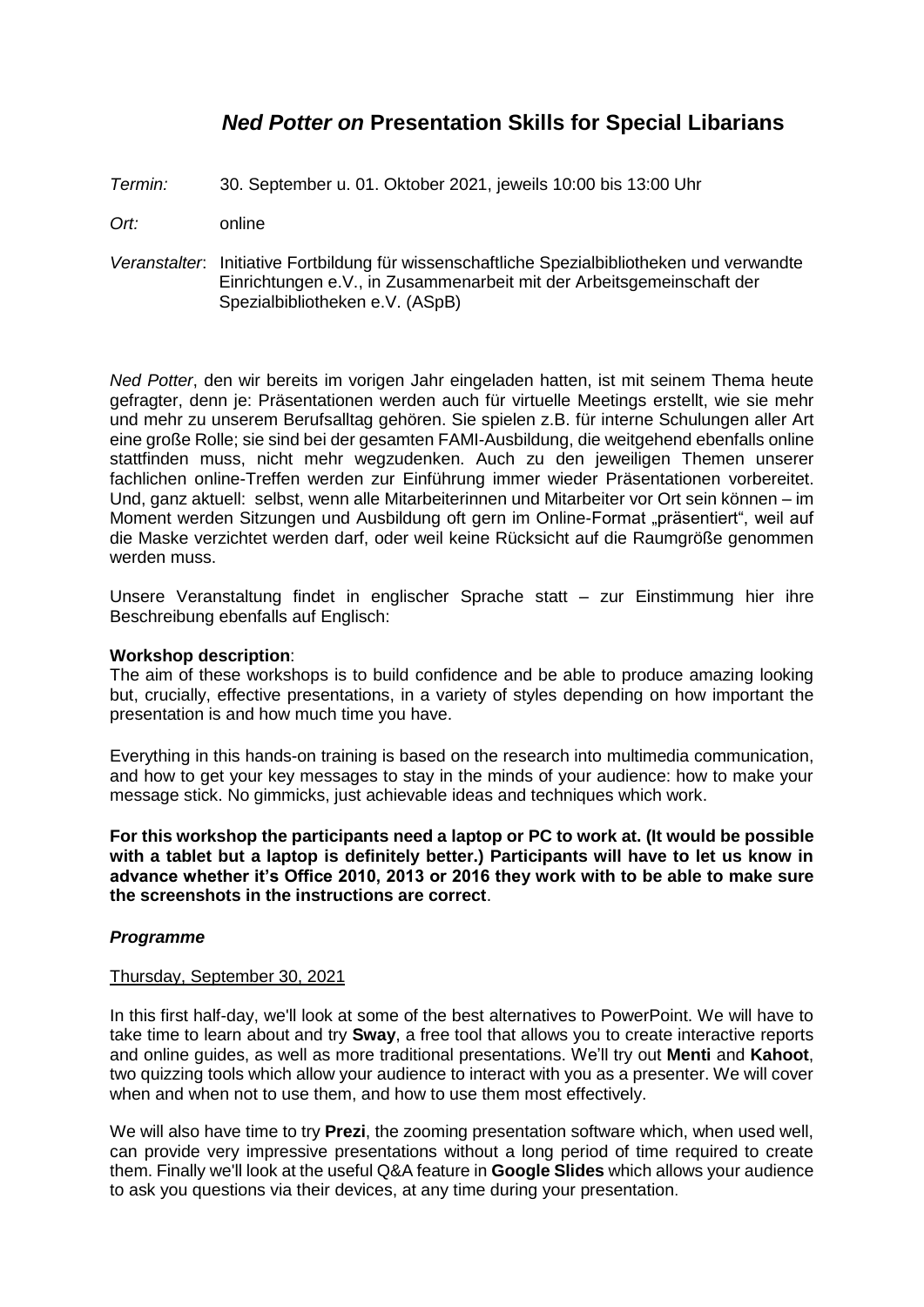### Friday, October 1st, 2021

On day 2 we'll cover the golden rules of creating presentations, and we'll look at where to find amazing images and even videos, without breaking copyright laws or spending any money. We'll have hands-on time to create **PowerPoint** Presentations in three different styles; these three styles vary in complexity and flexibility so you can choose which to use for a given presentation. We'll look at the differences between creating a presentation and creating teaching materials, and we'll also discuss creating truly accessible presentations, for example when presenting to audiences with visually impaired members.

The final section of the day centres around presenting itself: speaking to an audience, researching presentations, delivering talks and teaching, and conquering nerves.

### **With breaks!**

#### **Trainer bio:**

*Ned Potter* is an Academic Liaison Librarian at the University of York, and a Trainer for various organisations including the Bodleian and the British Library. He has given presentations across the UK, as well as in New Zealand, Australia and South Africa. Ned's PowerPoint slides have been viewed over 1.5 million times on Slideshare

His book The Library Marketing Toolkit was published by Facet in 2012. Ned can be found online at ned-potter.com and on Twitter at @ned\_potter.

#### **Feedback from previous versions of this workshop:**

**"I've been to many, many workshops + seminars and this was by far the best - interesting, engaging and very useful. Thank you!" UKeIG, London**

**"I would definitely offer it to other colleagues as I feel the techniques covered are ones that could be practically incorporated into working practice i.e. they're not just a gimmick to do once to show you've attended the workshop, but something that you can build in to your presentations to continue that search for best practice and therefore better experience for attendees – whether they're students, staff, or members of the public." LIEM, Leicester**

**"Powerpointsession was excellent – very useful. Presenting skills section also very good. Excellent presenter! (Thank you for not making me present on the spot!)" CPD25, London**

**"Fantastic course, wonderful trainer. One of the best training sessions I have ever been on! Presentation and pace was perfect with plenty of time to try things out." Bodleian Libraries, Oxford University**

**"I was not expecting to find this course interesting, as I despise bullet points and whitebackground PowerPoint presentations that make my eyes hurt, but this was the exact opposite. It has actually made me look forward to practicing the skills I learned, and doing presentations. The instructor was excellent and his advice was spot on!" British Library, London**

**"Ned is an expert and an engaging speaker. Very supportive atmosphere for learning. I've looked at Ned's material online but it was great to have him explain it. Very, very relevant and a big help in my day-to-day work. Thank you Ned!" CILIP North West, Liverpool** 

**"I will definitely become a better presenter it was a really worthwhile training event. 10/10" NHS Leeds**

**"I found this session very useful indeed and will be using all the tips to help improve my presentation skills. For me it was the perfect balance of information, activity, and experimentation. Hugely enjoyable, when are you coming back??" Open University, Milton Keynes**

**"The best training I have ever been on." Bodleian Libraries, Oxford University**